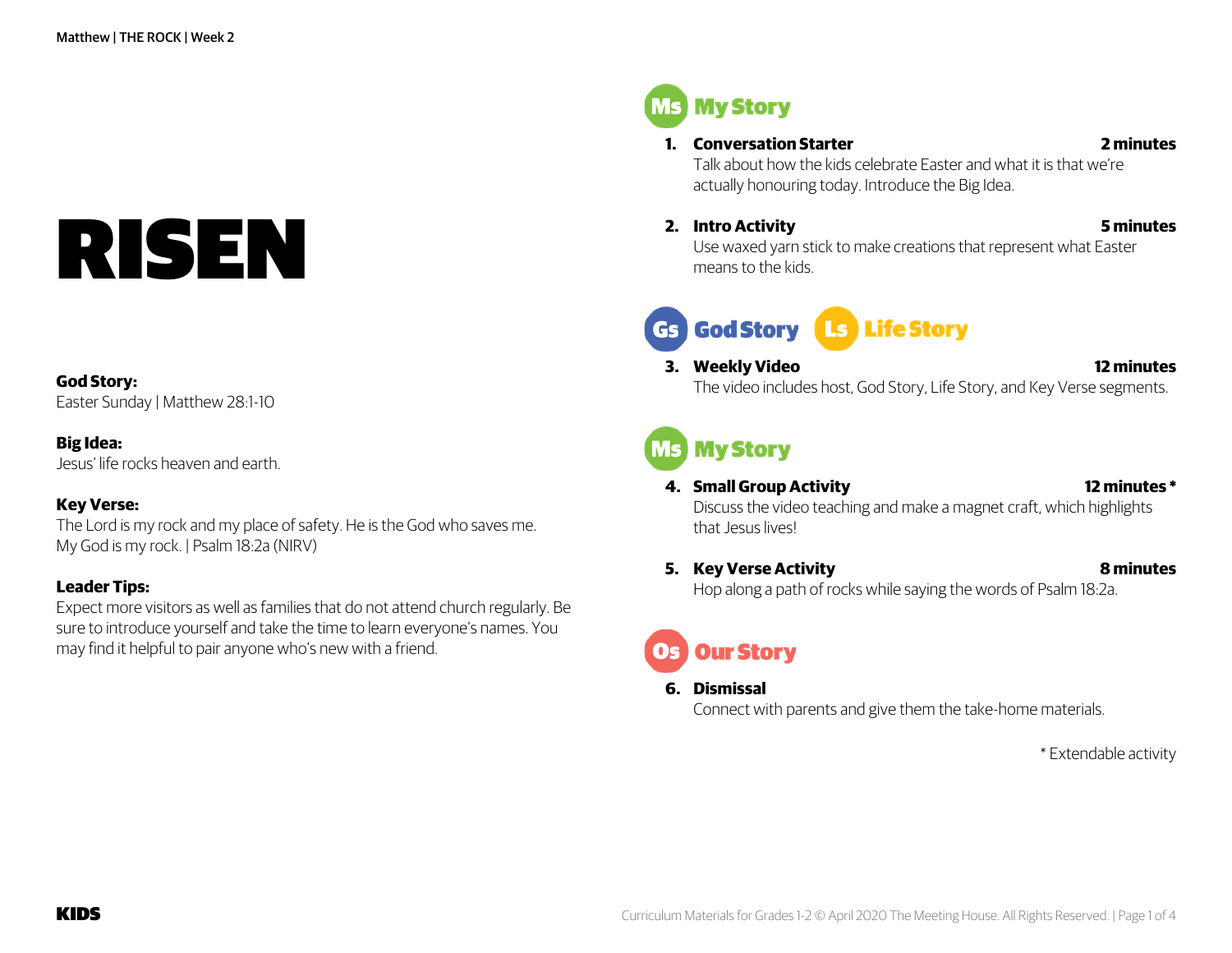

# **1. CONVERSATION STARTER**

| Supplies: |  |
|-----------|--|
| مصملدا    |  |

#### Instructions:

• None

- a. As the kids arrive, gather them together.
- b. Make a special effort to welcome any visitors! Introduce yourself and everyone in your group.
- c. Ask:
	- What does your family do to celebrate Easter?
	- What is it that we're actually celebrating today?
- d. Depending on the size of your group, have the kids share their answers with the people sitting closest to them or with everyone.
- e. Introduce this week's Big Idea: Jesus' life rocks heaven and earth.

a. Gather everyone to sit at a table or on the floor.

# **2. INTRO ACTIVITY**

Supplies:

#### Instructions:

• Easter Is cards

- Waxed yarn sticks • Pens or makers
- b. Give each person a card and at least two waxed yarn sticks. Place the remaining sticks where everyone

## can access them.

- c. Encourage the kids to think about what represents Easter to them, then to form that thing with their waxed yarn sticks. Their creation should be placed on top of their card.
- d. Pass around pens or markers, and direct everyone to write their name on their card.
- e. Invite the kids to share what they made with the rest of the group.



# **3. WEEKLY VIDEO**

#### Supplies: • Video file

#### Leader Tip:

#### • Sit with the kids and encourage them to focus on the video as necessary.

#### Instructions:

- a. Play the video. It contains:
	- Host segment
	- God Story (Easter Sunday | Matthew 28:1-10)
	- Life Story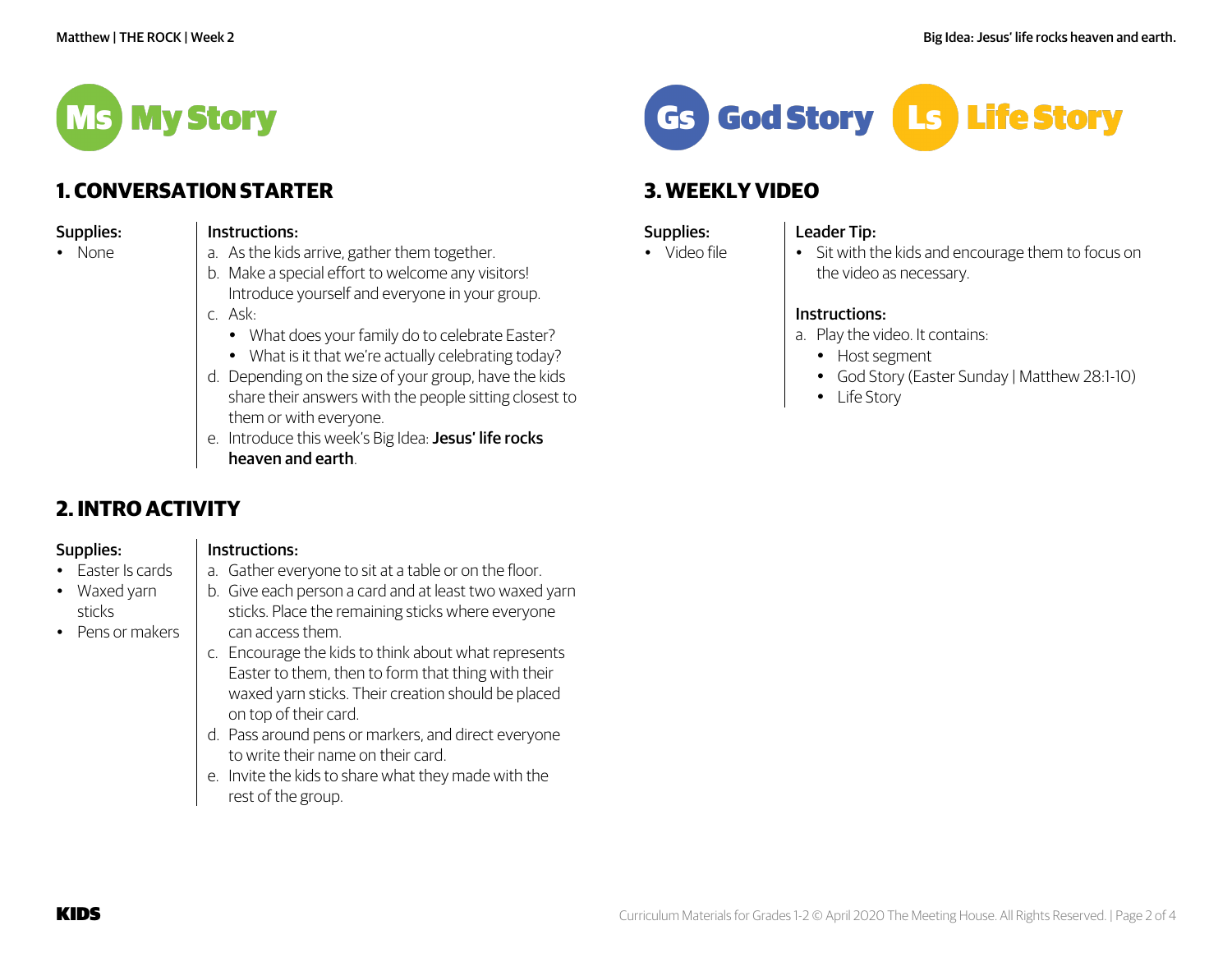## **4. SMALL GROUPACTIVITY**

#### Supplies: • Magnet craft

packages • Scissors • Glue sticks • Markers

#### Leader Tip:

• Make sure everyone's names are on their crafts.

#### Instructions:

a. Gather your small group to sit together.

#### b. Discuss:

- What was the Life Story about in today's video?
- What was the God Story about?
- What does Easter mean for us? Why do we celebrate it?
- c. Explain that when we say Jesus' life rocks heaven and earth, it's because Jesus changed everything!
- d. Let the kids know that they'll create a craft to take home as a reminder of Jesus' awesome return to life (what we refer to as resurrection).
- e. Give each of them a magnet craft package.
- f. Place the rest of the supplies where everyone can reach them.
- g. Guide the kids through the steps of assembling their crafts. Help them with outlining their hand and with cutting if needed.
- h. When everyone is finished, take some time to thank God that Jesus has risen! He is alive!

## **5. KEY VERSEACTIVITY**

#### Supplies:

- Key Verse sign
- Wall-safe tape • Key Verse rock
- shapes
- Masking tape

#### Instructions:

Before the Activity:

a. Gather everyone back together in a large group. Line up the kids at the first rock.

• Hang the Key Verse sign where everyone can see it. • Arrange the Key Verse rock shapes in a path on the floor. Space them so that the kids can jump from one rock to the next. Be sure to tape around the

b. Read aloud the words printed on the rocks.

outsides of each rock to prevent tripping.

- c. Guide everyone to take turns jumping from rock to rock. Prompt the kids to say the words as they jump.
- d. Allow each person to jump along the path and say the Key Verse at least once.